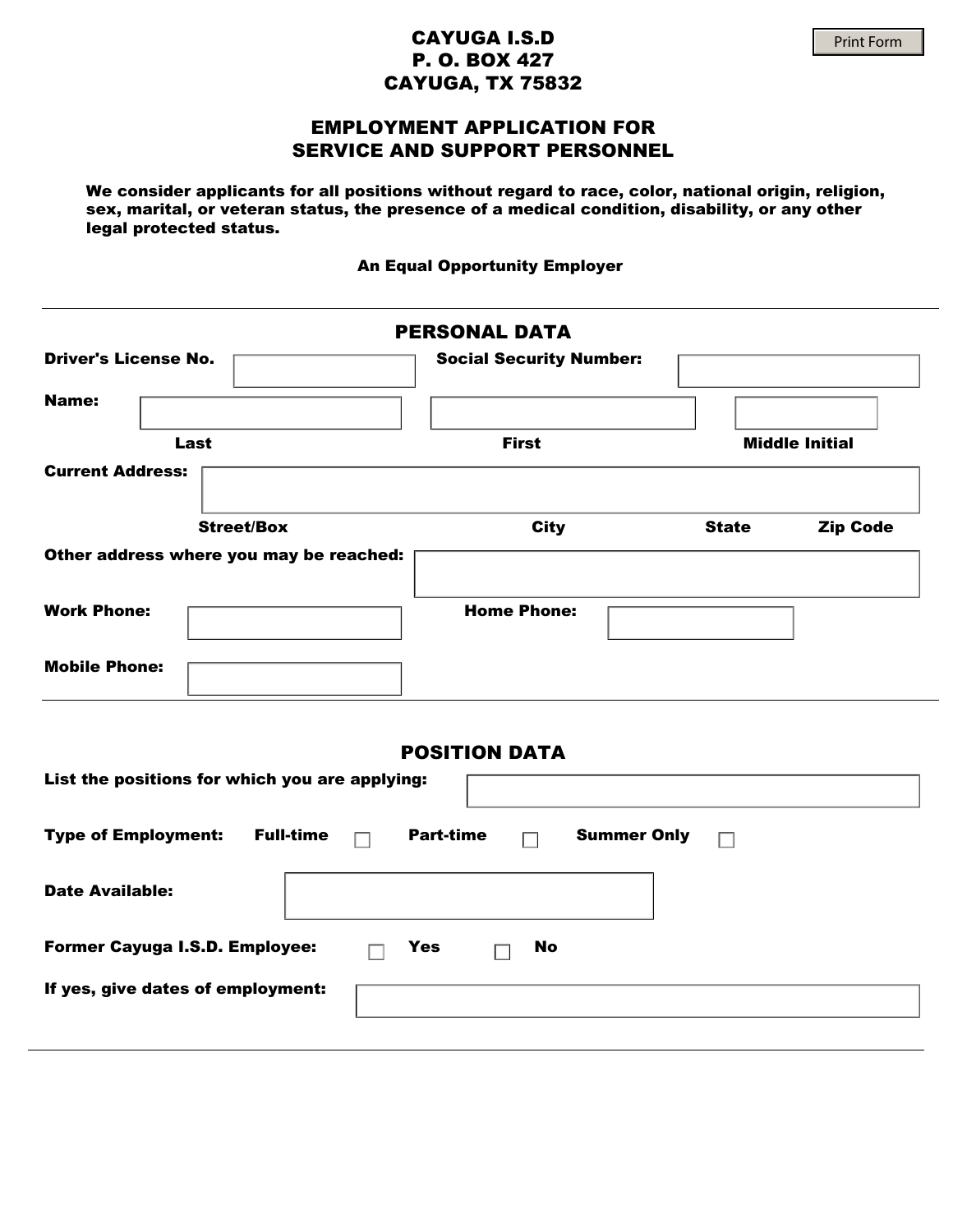# EDUCATIONAL/TRAINING

| <b>Check highest educational level attained:</b> |                                                        |                          |                                     |                             |                             |  |  |  |
|--------------------------------------------------|--------------------------------------------------------|--------------------------|-------------------------------------|-----------------------------|-----------------------------|--|--|--|
|                                                  | Not high school graduate (check last grade completed): |                          |                                     |                             |                             |  |  |  |
|                                                  | $\Box$ 1<br>$\Box$ 2<br>$\Box$ 3<br>$\Box$ 4           | $\Box$ 5<br>$\Box$ 6     | $\Box$ 8<br>$\Box$ 7                | 9<br>10<br>$\Box$<br>$\Box$ | -12<br>-11                  |  |  |  |
|                                                  | <b>High school graduate</b>                            | <b>GED</b>               |                                     |                             | Less than two years college |  |  |  |
|                                                  | Two or more years college                              | <b>Bachelor's degree</b> |                                     |                             |                             |  |  |  |
|                                                  | <b>Master's degree</b>                                 |                          | <b>Other training or education:</b> |                             |                             |  |  |  |
|                                                  | Licenses/certifications held:                          |                          |                                     |                             |                             |  |  |  |
|                                                  |                                                        |                          |                                     |                             |                             |  |  |  |
|                                                  |                                                        |                          |                                     |                             |                             |  |  |  |

#### Schools attended: list all applicable information.

| <b>Names and locations</b><br>of schools attended | <b>Course of Study:</b><br><b>Major/minor fields</b> | Diploma, degree,<br><b>Certificate or License held</b> | <b>Year Graduated</b><br>(college only) |
|---------------------------------------------------|------------------------------------------------------|--------------------------------------------------------|-----------------------------------------|
|                                                   |                                                      |                                                        |                                         |
|                                                   |                                                      |                                                        |                                         |
|                                                   |                                                      |                                                        |                                         |
|                                                   |                                                      |                                                        |                                         |
|                                                   |                                                      |                                                        |                                         |

## WORK EXPERIENCE

Please provide a complete listing of all jobs or positions you have held in the past 10 years. List most recent first. Attach additional sheets if necessary.

| <b>Employer and Location</b> | <b>Position/Title</b> | <b>Dates Employed</b> | <b>Reason for leaving</b> |
|------------------------------|-----------------------|-----------------------|---------------------------|
|                              |                       |                       |                           |
|                              |                       |                       |                           |
|                              |                       |                       |                           |
|                              |                       |                       |                           |
|                              |                       |                       |                           |
|                              |                       |                       |                           |
|                              |                       |                       |                           |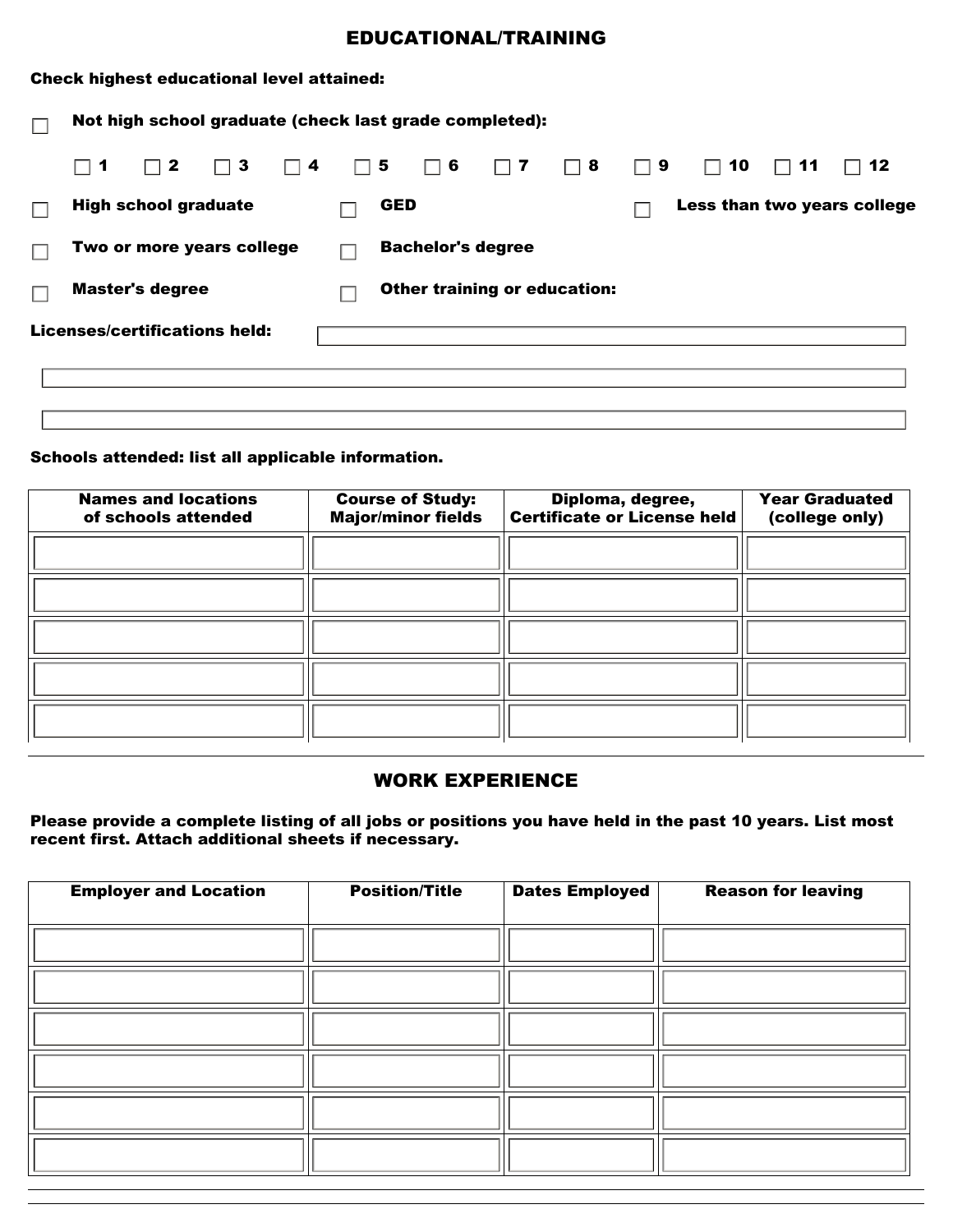#### SPECIAL SKILLS

List specific skills and/or any machines or equipment you can operate. Include typing speed and number of years experience.

| . . |    |  |
|-----|----|--|
| 2.  | 5. |  |
| З.  | 6. |  |

## GENERAL INFORMATION

| Do have a relative who is a member of the Cayuga ISD Board of Trustees? $\Box$ Yes |  | $\Box$ | No |
|------------------------------------------------------------------------------------|--|--------|----|
| If yes, please provide the name of the relative and the relationship:              |  |        |    |
|                                                                                    |  |        |    |
|                                                                                    |  |        |    |
|                                                                                    |  |        |    |

Have you ever been convicted of a felony or offense involving moral turpitude (including, but not limited to, theft, rape, murder, swindling, or indecency with a minor)?

|  | r es |  | No |
|--|------|--|----|
|--|------|--|----|

If yes, please state where, when, and the nature of the offense.

(A felony conviction is not an automatic bar to employment. The District will consider the nature, date, and relationship between the offense and the position for which you are applying.)